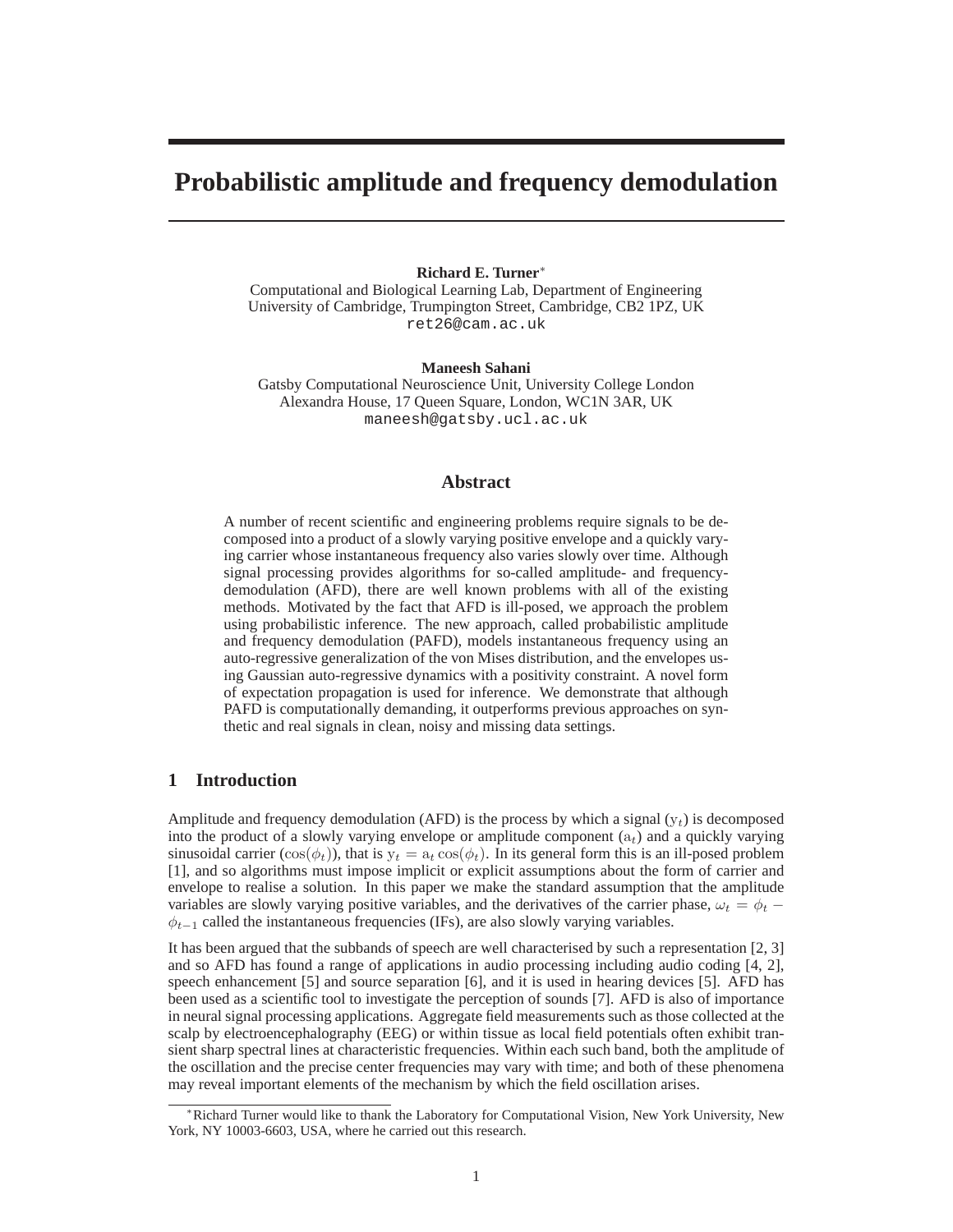Despite the fact that AFD has found a wide range of important applications, there are well-known problems with existing AFD algorithms [8, 1, 9, 10, 5]. Because of these problems, the Hilbert method, which recovers an amplitude from the magnitude of the analytic signal, is still considered to be the benchmark despite a number of limitations [11, 12]. In this paper, we show examples of demodulation of synthetic, audio, and hippocampal theta rhythm signals using various AFD techniques that highlights some of the anomalies associated with existing methods.

Motivated by the deficiencies in the existing methods this paper develops a probabilistic form of AFD. This development begins in the next section where we reinterpret two existing probabilistic algorithms in the context of AFD. The limitations of these methods suggest an improved model (section 2) which we demonstrate on a range of synthetic and natural signals (sections 4 and 5).

## **1.1 Simple models for probabilistic amplitude and frequency demodulation**

In this paper, we view demodulation as an estimation problem in which a signal is fit with a sinusoid of time-varying amplitude and phase,

$$
y_t = \Re\left(a_t \exp\left(i\phi_t\right)\right) + \epsilon_t.
$$
 (1)

The expression also includes a noise term which will be modeled as a zero-mean Gaussian with variance  $\sigma_y^2$ , that is  $p(\epsilon_t) = \text{Norm}(\epsilon_t; 0, \sigma_y^2)$ . We are interested in the situation where the IF of the sinusoid varies slowly around a mean value  $\bar{\omega}$ . In this case, the phase can be expressed in terms of the integrated mean frequency and a small perturbation,  $\phi_t = \bar{\omega}t + \theta_t$ .

Clearly, the problem of inferring  $a_t$  and  $\theta_t$  from  $y_t$  is ill-posed, and results will depend on the specification of prior distributions over the amplitude and phase perturbation variables. Our goal in this paper is to specify such prior distributions directly, but this will require the development of new techniques to handle the resulting non-linearities. A simpler alternative is to generate the sinusoidal signal from a rotating two-dimensional phasor. For example, re-parametrizing the likelihood in terms of the components  $x_{1,t} = a_t \cos(\theta_t)$  and  $x_{2,t} = a_t \sin(\theta_t)$ , yields a linear likelihood function

$$
\mathbf{y}_t = \mathbf{a}_t \left( \cos(\bar{\omega}t) \cos(\theta_t) - \sin(\bar{\omega}t) \sin(\theta_t) \right) + \epsilon_t = \cos(\bar{\omega}t) \mathbf{x}_{1,t} - \sin(\bar{\omega}t) \mathbf{x}_{2,t} + \epsilon_t = \mathbf{w}_t^{\mathsf{T}} \mathbf{x}_t + \epsilon_t.
$$

Here the phasor components, which have been collected into a vector  $\mathbf{x}_t^{\text{T}} = [\mathbf{x}_{1,t}, \mathbf{x}_{2,t}]$ , are multiplied by time-varying weights,  $\mathbf{w}_t^{\dagger} = [\cos(\bar{\omega}t), -\sin(\bar{\omega}t)]$ . To complete the model, prior distributions can be now be specified over  $x_t$ . One choice that results in a particularly simple inference algorithm is a Gaussian one-step auto-regressive (AR(1)) prior,

$$
p(\mathbf{x}_{k,t}|\mathbf{x}_{k,t-1}) = \text{Norm}(\mathbf{x}_{k,t}; \lambda \mathbf{x}_{k,t-1}, \sigma_x^2). \tag{2}
$$

When the dynamical parameter tends to unity ( $\lambda \rightarrow 1$ ) and the dynamical noise variance to zero  $(\sigma_x^2 \to 0)$ , the dynamics become very slow, and this slowness is inherited by the phase perturbations and amplitudes. This model is an instance of the Bayesian Spectrum Estimation (BSE) model [13] (when  $\lambda = 1$ ), but re-interpreted in terms of amplitude- and frequency-modulated sinusoids, rather than fixed frequency basis functions. As the model is a linear Gaussian state space model, exact inference proceeds via the Kalman smoothing algorithm.

Before discussing the properties of BSE in the context of fitting amplitude- and frequency-modulated sinusoids, we derive an equivalent model by returning to the likelihood function (eq. 1). Now the full complex representation of the sinusoid is retained. As before, the real part corresponds to the observed data, but the imaginary part is now treated explicitly as missing data,

$$
y_t = \Re\left(x_{1,t}\cos(\bar{\omega}t) - x_{2,t}\sin(\bar{\omega}t) + ix_{1,t}\sin(\bar{\omega}t) + ix_{2,t}\cos(\bar{\omega}t)\right) + \epsilon_t.
$$
 (3)

The new form of the likelihood function can be expressed in vector form,  $y_t = [1, 0]z_t + \epsilon_t$ , using a new set of variables,  $z_t$ , which are rotated versions of the original variables,  $z_t = R(\bar{\omega}t)x_t$  where

$$
R(\theta) = \begin{bmatrix} \cos(\theta) & -\sin(\theta) \\ \sin(\theta) & \cos(\theta) \end{bmatrix}.
$$
 (4)

An auto-regressive expression for the new variables,  $z_t$ , can now be found using the fact that rotation matrices commute,  $R(\theta_1 + \theta_2) = R(\theta_1)R(\theta_2) = R(\theta_2)R(\theta_1)$ , together with expression for the dynamics of the original variables,  $x_t$  (eq. 2),

$$
\mathbf{z}_t = \lambda \mathbf{R}(\bar{\omega}) \mathbf{R}(\bar{\omega}(t-1)) \mathbf{x}_{t-1} + \mathbf{R}(\bar{\omega}t) \boldsymbol{\epsilon}_t = \lambda \mathbf{R}(\bar{\omega}) \mathbf{z}_{t-1} + \boldsymbol{\epsilon}'_t
$$
\n(5)

where the noise is a zero mean Gaussian with covariance  $\langle \epsilon_t' \epsilon_t'' \rangle = R(\bar{\omega}t) \langle \epsilon_t \epsilon_t^{\dagger} \rangle R^{\dagger}(\bar{\omega}t) = \sigma_x^2 I$ . This equivalent formulation of the BSE model is called the Probabilistic Phase Vocoder (PPV) [14]. Again exact inference is possible using the Kalman smoothing algorithm.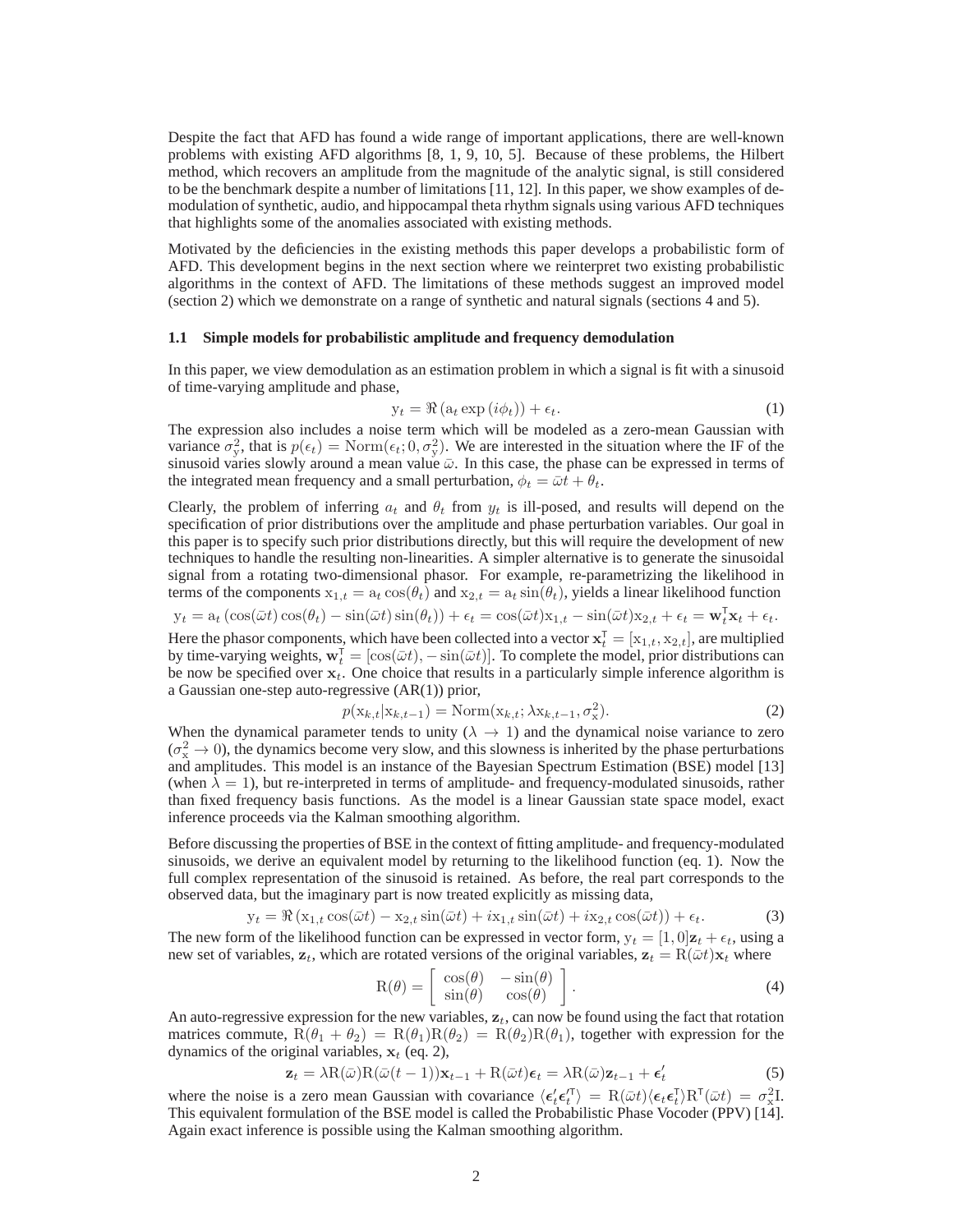#### **1.2 Problems with simple models for probabilistic amplitude and frequency demodulation**

BSE-PPV is used to demodulate synthetic and natural signals in Figs. 1, 2 and 7. The decomposition is compared to the Hilbert method. These examples immediately reveal several problems with BSE-PPV. Perhaps most unsatisfactory is the fact that the IF estimates are often ill behaved, to the extent that they go negative, especially in regions where the amplitude of the signal is low. It is easy to understand why this occurs by considering the prior distribution over amplitude and phase implied by our choice of prior distribution over  $x_t$  (or equivalently over  $z_t$ ),

$$
p(\mathbf{a}_t, \phi_t | \mathbf{a}_{t-1}, \phi_{t-1}) = \frac{\mathbf{a}_t}{2\pi\sigma_x^2} \exp\left[ -\frac{1}{2\sigma_x^2} \left( \mathbf{a}_t^2 + \lambda^2 \mathbf{a}_{t-1}^2 \right) + \frac{\lambda}{\sigma_x^2} \mathbf{a}_t \mathbf{a}_{t-1} \cos(\phi_t - \phi_{t-1} - \bar{\omega}) \right]. \tag{6}
$$

Phase and amplitude are dependent in the implied distribution, which is conditionally a uniform distribution over phase when the amplitude is zero and a strongly peaked von Mises distribution [15] when the amplitude is large. Consequently, the model favors more highly variable IFs at low amplitudes. In some applications this may be desirable, but for signals like sounds it presents a problem. First it may assign substantial probability to unphysical negative IFs. Second, the same noiseless signal at different intensities will yield different estimated IF content. Third, the complex coupling makes it difficult to select domain-appropriate time-scale parameters. Consideration of IF reveals yet another problem. When the phase-perturbations vary slowly ( $\lambda \rightarrow 1$ ), there is no correlation between successive IFs  $(\langle \omega_t \omega_{t-1} \rangle - \langle \omega_t \rangle \langle \omega_{t-1} \rangle \rightarrow 0)$ . One of the main goals of the model was to capture correlated IFs through time, and the solution is to move to priors with higher order temporal dependencies.

In the next section we will propose a new model for PAFD which addresses these problems, retaining the same likelihood function, but modifying the prior to include independent distributions over the phase and amplitude variables.



Figure 1: Comparison of AFD methods on a sinusoidally amplitude- and frequency-modulated sinusoid in broad-band noise. Estimated values are shown in red. The gray areas show the region where the true amplitude falls below the noise floor ( $a < \sigma_y$ ) and the estimates become less accurate. See section 4 for details.

### **2 PAFD using Auto-regressive and generalized von Mises distributions**

We have argued that the amplitude and phase variables in a model for PAFD should be independently parametrized, but that this introduces difficulties as the likelihood is highly non-linear in these variables. This section and the next develop the tools necessary to handle this non-linearity.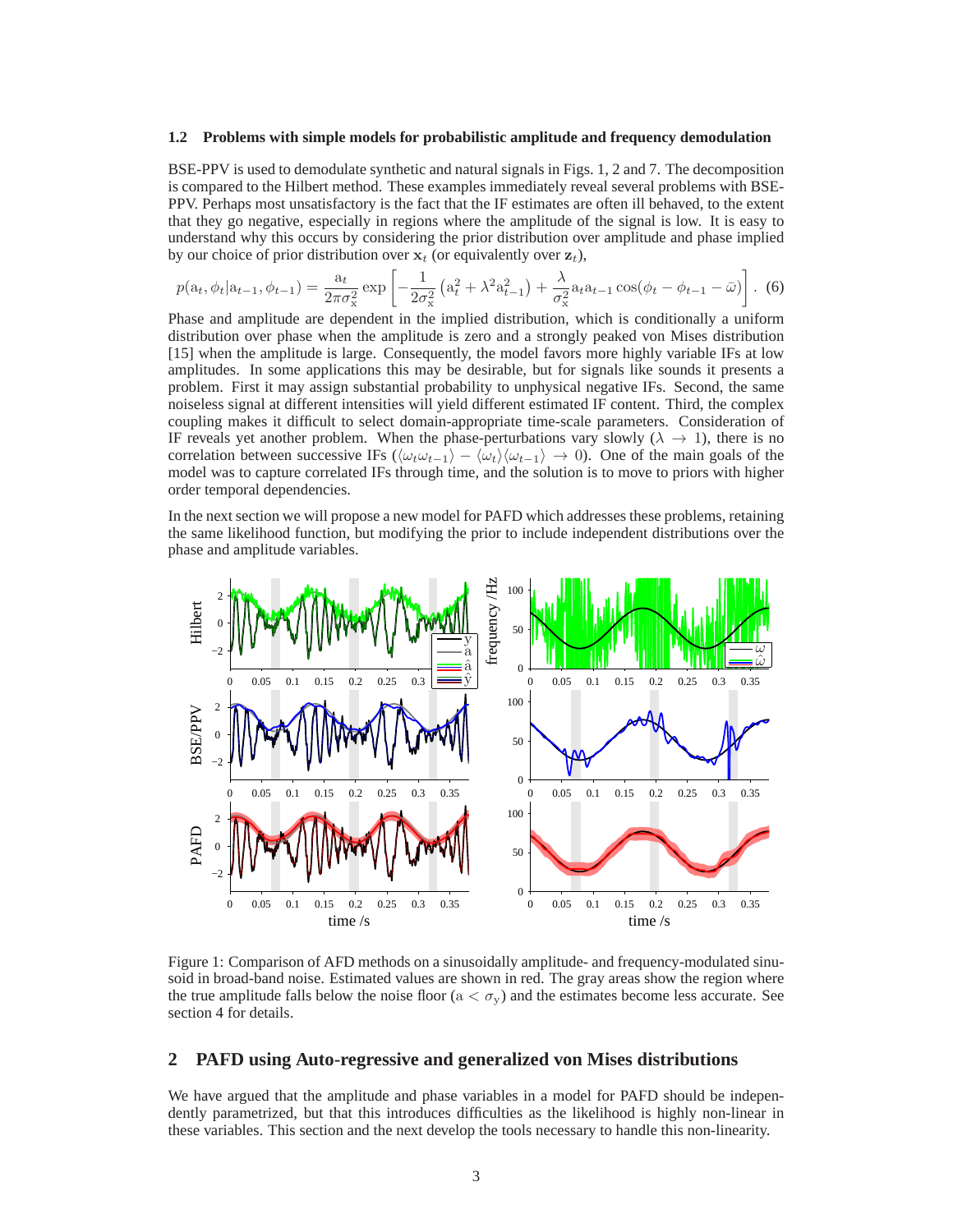

Figure 2: AFD of a starling song. Top: The original waveform with estimated envelopes, shifted apart vertically to aid visualization. The light gray bar indicates the problematic low amplitude region. Bottom panels: IF estimates superposed onto the spectrum of the signal. PAFD tracks the FM/AM well, but the other methods have artifacts.

An important initial consideration is whether to use a representation for phase which is wrapped,  $\theta \in$  $(-\pi, \pi]$ , or unwrapped,  $\theta \in \mathbb{R}$ . Although the latter has the advantage of implying simpler dynamics, it leads to a potential infinity of local modes at multiples of  $2\pi$  making inference extremely difficult. It is therefore necessary to work with wrapped phases and a sensible starting point for a prior is thus the von Mises distribution,

$$
p(\theta | \mathbf{k}, \mu) = \frac{1}{2\pi I_0(\mathbf{k})} \exp(\mathbf{k} \cos(\theta - \mu)) = \text{vonMises}(\theta; \mathbf{k}, \mu). \tag{7}
$$

The two parameters, the concentration (k) and the mean  $(\mu)$ , determine the circular variance and mean of the distribution respectively. The normalizing constant is given by a modified Bessel function of the second kind,  $I_0(k)$ . Crucially for our purposes, the von Mises distribution can be obtained by taking a bivariate isotropic Gaussian with an arbitrary mean, and conditioning onto the unit-circle (this connects with BSE-PPV, see eq. 6). The Generalized von Mises distribution is formed in an identical way when the bivariate Gaussian is anisotropic [16]. These constructions suggest a simple extension to time-series data by conditioning a temporal bivariate Gaussian time-series onto the unit circle at all sample times. For example, when two independent Gaussian AR(2) distributions are used to construct the prior we have,

$$
p(\mathbf{x}_{1:2,1:T}) \propto \prod_{t=1}^{T} \mathbf{1}(\mathbf{x}_{1,t}^2 + \mathbf{x}_{2,t}^2 = 1) \prod_{m=1}^{2} \text{Norm}(\mathbf{x}_{m,t}; \lambda_1 \mathbf{x}_{m,t-1} + \lambda_2 \mathbf{x}_{m,t-2}, \sigma_{\mathbf{x}}^2). \tag{8}
$$

where  $1(x_{1,t}^2 + x_{2,t}^2 = 1)$  is an indicator function representing the unit circle constraint. Upon a change of variables  $x_{1,t} = \cos(\theta_t)$ ,  $x_{2,t} = \sin(\theta_t)$  this yields,

$$
p(\theta_{1:T}|k_1, k_2) \propto \prod_{t=1}^{T} \exp(k_1 \cos(\theta_t - \theta_{t-1}) + k_2 \cos(\theta_t - \theta_{t-2})),
$$
\n(9)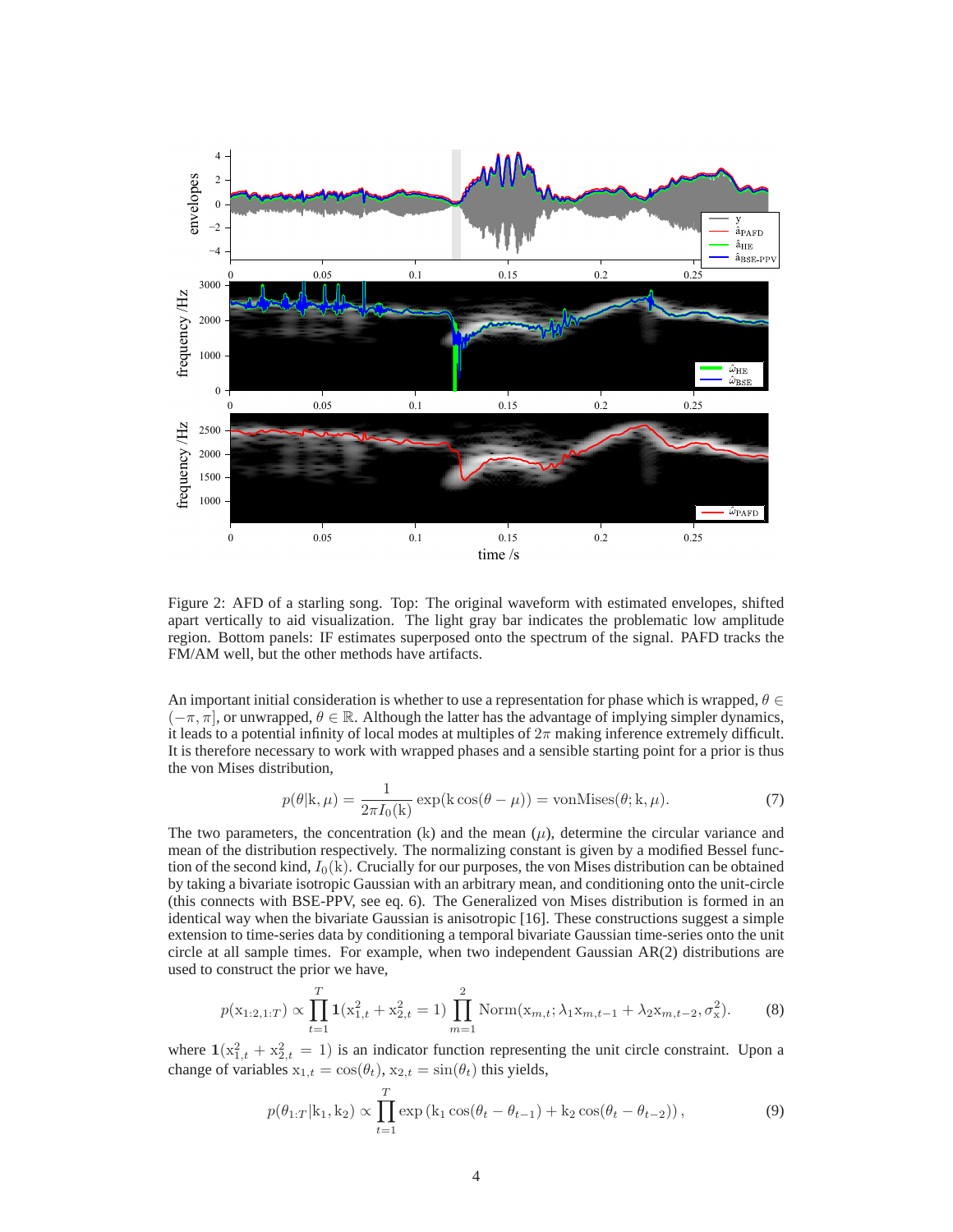where  $k_1 = \lambda_1(1-\lambda_2)/\sigma_x^2$  and  $k_2 = \lambda_2/\sigma_x^2$ . One of the attractive features of this prior is that when it is combined with the likelihood (eq. 1) the resulting posterior distribution over phase variables is a temporal version of the Generalized von Mises distribution. That is, it can be expressed as a bivariate anisotropic Gaussian, which is constrained to the unit circle. It is this representation which will prove essential for inference.

Having established a candidate prior over phases, we turn to the amplitude variables. With one eye upon the fact that the prior over phases can be interpreted as product of a Gaussian and a constraint, we employ a prior of a similar form for the amplitude variables; a truncated Gaussian  $AR(\tau)$  process,

$$
p(\mathbf{a}_{1:T}|\lambda_{1:\tau}, \sigma^2) \propto \prod_{t=1}^T \mathbf{1}(\mathbf{a}_t \ge 0) \text{ Norm}\left(\mathbf{a}_t; \sum_{t'=1}^\tau \lambda_{t'} \mathbf{a}_{t-t'}, \sigma^2\right). \tag{10}
$$

The model formed from equations 1, 9 and 10 will be termed Probabilistic Amplitude and Frequency Demodulation. PAFD is closely related to the BSE-PPV model [13, 14]. Moreover, when the phase variables are drawn from a uniform distribution ( $k_1 = k_2 = 0$ ) it reduces to the convex amplitude demodulation model [17], which itself is a form of probabilistic amplitude demodulation [18, 19, 20]. The AR prior over phases has also been used in a regression setting [21].

### **3 Inference via expectation propagation**

The PAFD model introduced in the last section contains three separate types of non-linearity: the multiplicative interaction in the likelihood, the unit circle constraint, and the positivity constraint. Of these, it is the circular constraint which is most challenging as the development of general purpose machine learning methods for handling hard, non-convex constraints is an open research problem. Following [22], we propose a novel method which uses expectation propagation (EP) [23] to replace the hard constraints with soft, local, Gaussian approximations which are iteratively refined.

In order to apply EP, the model is first rewritten into a simpler form. Making use of the fact that an  $AR(\tau)$  process can be rewritten as an equivalent multi-dimensional  $AR(1)$  model with  $\tau$  states, we concatenate the latent variables into an augmented state vector,  $s_t^T$  =  $[a_t, a_{t-1}, \ldots, a_{t-\tau+1}, x_{1,t}, x_{2,t}, x_{1,t-1}, x_{2,t-1}]$ , and express the model as a product of clique potentials in terms of this variable,

$$
p(y_{1:T}, \mathbf{s}_{1:T}) \propto \prod_{t=1}^{T} \pi_t(\mathbf{s}_t, \mathbf{s}_{t-1}) \psi_t(\mathbf{s}_{1,t}, \mathbf{s}_{1+\tau,t}, \mathbf{s}_{2+\tau,t}), \text{ where } \pi_t(\mathbf{s}_t, \mathbf{s}_{t-1}) = \text{Norm}(\mathbf{s}_t; \Lambda_s \mathbf{s}_{t-1}, \Sigma_s),
$$
  

$$
\psi_t(\mathbf{a}_t, \mathbf{x}_{1,t}, \mathbf{x}_{2,t}) = \text{Norm}\left(\mathbf{y}_t; \mathbf{a}_t(\cos(\bar{\omega}t)\mathbf{x}_{1,t} - \sin(\bar{\omega}t)\mathbf{x}_{2,t}), \sigma_y^2\right) \mathbf{1}(\mathbf{a}_t \ge 0) \mathbf{1}(\mathbf{x}_{1,t}^2 + \mathbf{x}_{2,t}^2 = 1).
$$

(See the supplementary material for details of the dynamical matrices  $\Lambda_s$  and  $\Sigma_s$ ). In this new form the constraints have been incorporated with the non-linear likelihood into the potential  $\psi_t$ , leaving a standard Gaussian dynamical potential  $\pi_t(s_t, s_{t-1})$ . Using EP we approximate the posterior distribution using a product of forward, backward and constrained-likelihood messages [24],

$$
q(\mathbf{s}_{1:T}) = \prod_{t=1}^{T} \alpha_t(\mathbf{s}_t) \beta_t(\mathbf{s}_t) \tilde{\psi}_t(a_{1,t}, \mathbf{x}_{1,t}, \mathbf{x}_{2,t}) = \prod_{t=1}^{T} q_t(\mathbf{s}_t).
$$
 (11)

The messages should be interpreted as follows:  $\alpha_t(\mathbf{s}_t)$  is the effect of  $\pi_t(\mathbf{s}_{t-1}, \mathbf{s}_t)$  and  $q(\mathbf{s}_{t-1})$ on the belief  $q(\mathbf{s}_t)$ , whilst  $\beta_t(\mathbf{s}_t)$  is the effect of  $\pi_{t+1}(\mathbf{s}_t, \mathbf{s}_{t+1})$  and  $q(\mathbf{s}_{t+1})$  on the belief  $q(\mathbf{s}_t)$ . Finally,  $\tilde{\psi}_t(\mathbf{a}_{1,t}, \mathbf{x}_{1,t}, \mathbf{x}_{2,t})$  is the effect of the likelihood and the constraints on the belief  $q(\mathbf{s}_t)$ . All of these messages will be un-normalized Gaussians. The updates for the messages can be found by removing the messages from  $q(s_{1:T})$  that correspond to the effect of a particular potential. These messages are replaced by the corresponding potential. The deleted messages are then updated by moment matching the two distributions. The updates for the forward and backward messages are a straightforward application of EP and result in updates that are nearly identical to those used for Kalman smoothing. The updates for the constrained likelihood potential are more complicated:

update 
$$
\tilde{\psi}_t
$$
 such that  $q(\mathbf{x}_t) \stackrel{\text{MOM}}{=} \hat{p}_{\psi}(\mathbf{s}_t) = \alpha_t(\mathbf{s}_t)\beta_t(\mathbf{s}_t)\psi_t(a_t, \mathbf{x}_{1,t}, \mathbf{x}_{2,t}).$  (12)

The difficulty is the moment computation which we evaluate in two stages. First, we integrate over the amplitude variable, which involves computing the moments of a truncated Gaussian and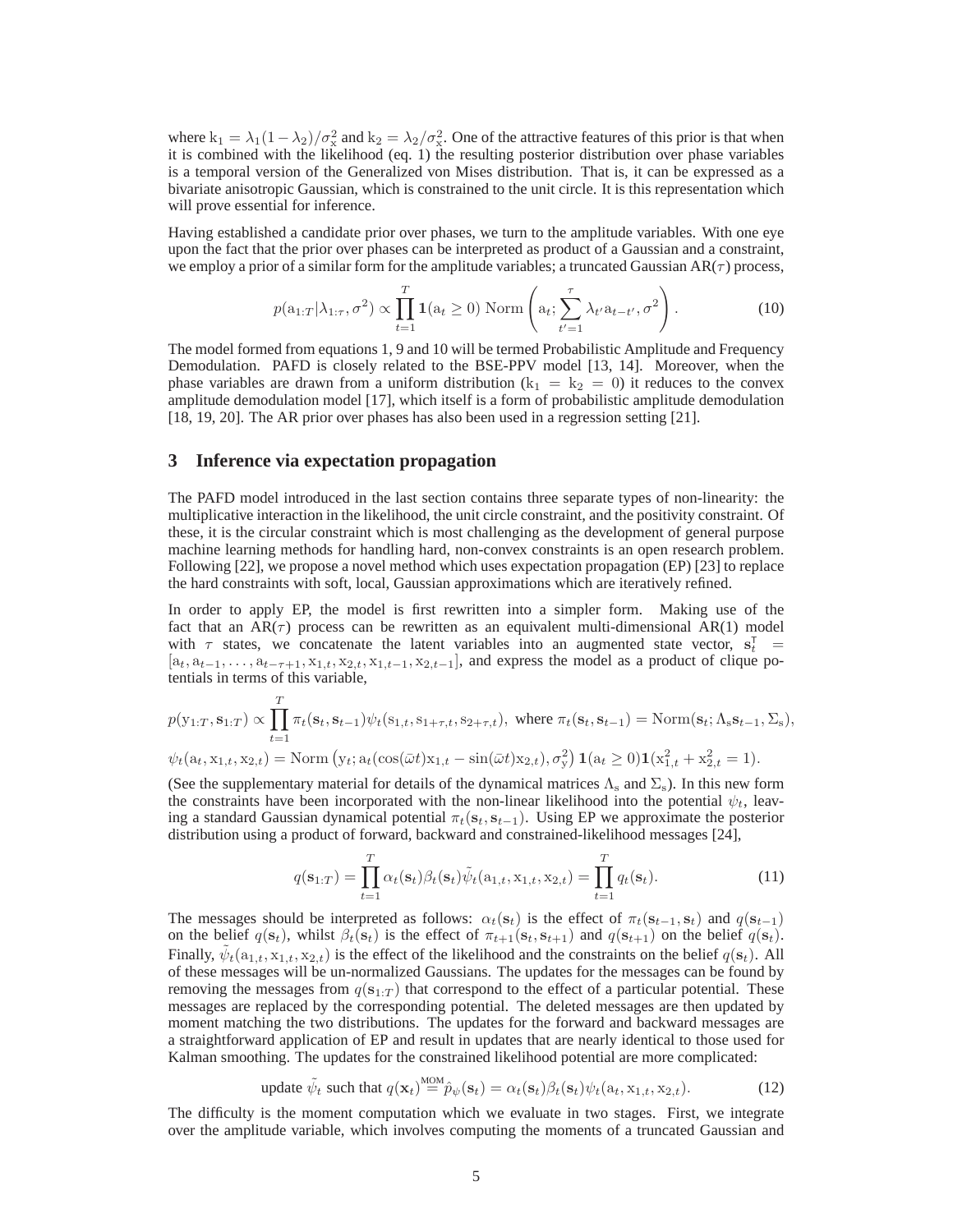is therefore computationally efficient. Second, we numerically integrate over the one dimensional phase variable. For the details we again refer the reader to the supplementary material.

A standard forward-backward message update schedule was used. Adaptive damping improved the numerical stability of the algorithm substantially. The computational complexity of PAFD is  $O(T(N + \tau^3))$  where N are the number of points used to compute the integral over the phase variable. For the experiments we used a second order process over the amplitude variables ( $\tau = 2$ ) and  $N = 1000$  integration points. In this case, the 16-32 forward-backward passes required for convergence took one minute on a modern laptop computer for signals of length  $T = 1000$ .

### **4 Application to synthetic signals**

One of the main challenges posed by the evaluation of AFD algorithms is that the ground truth for real-world signals is unknown. This means that a quantitative comparison of different schemes must take an indirect approach. The first set of evaluations presented here uses synthetic signals, for which the ground truth is known. In particular, we consider amplitude- and frequency-modulated sinusoids,  $\mathbf{y}_t = \mathbf{a}_t \cos(\theta_t)$  where  $\mathbf{a}_t = 1 + \sin(2\pi f_a t)$  and  $\frac{1}{2\pi} \frac{d\theta}{dt} = \bar{f} + \Delta_f \sin(2\pi f_f t)$ , which have been corrupted by Gaussian noise. Fig. 1 compares AFD of one such signal ( $\bar{f} = 50$ Hz,  $f_a = 8$ Hz,  $f_f = 5$ Hz and  $\Delta_f = 25$ Hz) by the Hilbert, BSE-PPV and PAFD methods. Fig. 3 summarizes the results at different noise levels in terms of the signal to noise ratio (SNR) of the estimated variables and the reconstructed signal, i.e.  $SNR(a) = 10 \log_{10} \sum_{t=1}^{T} a_t^2 - 10 \log_{10} \sum_{t=1}^{T} (a_t - \hat{a}_t)^2$ . PAFD consistently outperforms the other methods by this measure. Furthermore, Fig. 4 demonstrates that PAFD can be used to accurately reconstruct missing sections of this signal, outperforming BSE-PPV.



Figure 3: Noisy synthetic data. SNR of estimated variables as a function of the SNR of the signal. Envelopes (left), IFs (center) and denoised signal (right). Solid markers denote examples in Fig. 1.

# **5 Application to real world signals**

Having validated PAFD on simple synthetic examples, we now consider real-world signals. Birdsong is used as a prototypical signal as it has strong frequency-modulation content. We isolate a 300ms component of a starling song using a bandpass filter and apply AFD. Fig. 2 shows that PAFD can track the underlying frequency modulation even though there is noise in the signal which causes the other methods to fail. This example forms the basis of two important robustness and consistency tests. In the first, spectrally matched noise is added to the signal and the IFs and amplitudes are reestimated and compared to those derived from the clean signal. Fig. 5 shows that the PAFD method is considerably more robust to this manipulation than both the Hilbert and BSE-PPV methods. In the second test, regions of the signal are removed and the model's predictions for the missing regions are compared to the estimates derived from the clean signal (see fig. 6). Once again PAFD is more accurate. As a final test of PAFD we consider the important neuroscientific task of estimating the phase, equivalently the IF, of theta oscillations in an EEG signal. The EEG signal typically contains broadband noise and so a conventional analysis applies a band-pass filter before using the Hilbert method to estimate the IF. Although this improves the estimates markedly, the noise component cannot be completely eradicated which leads to artifacts in the IF estimates (see Fig. 7). In contrast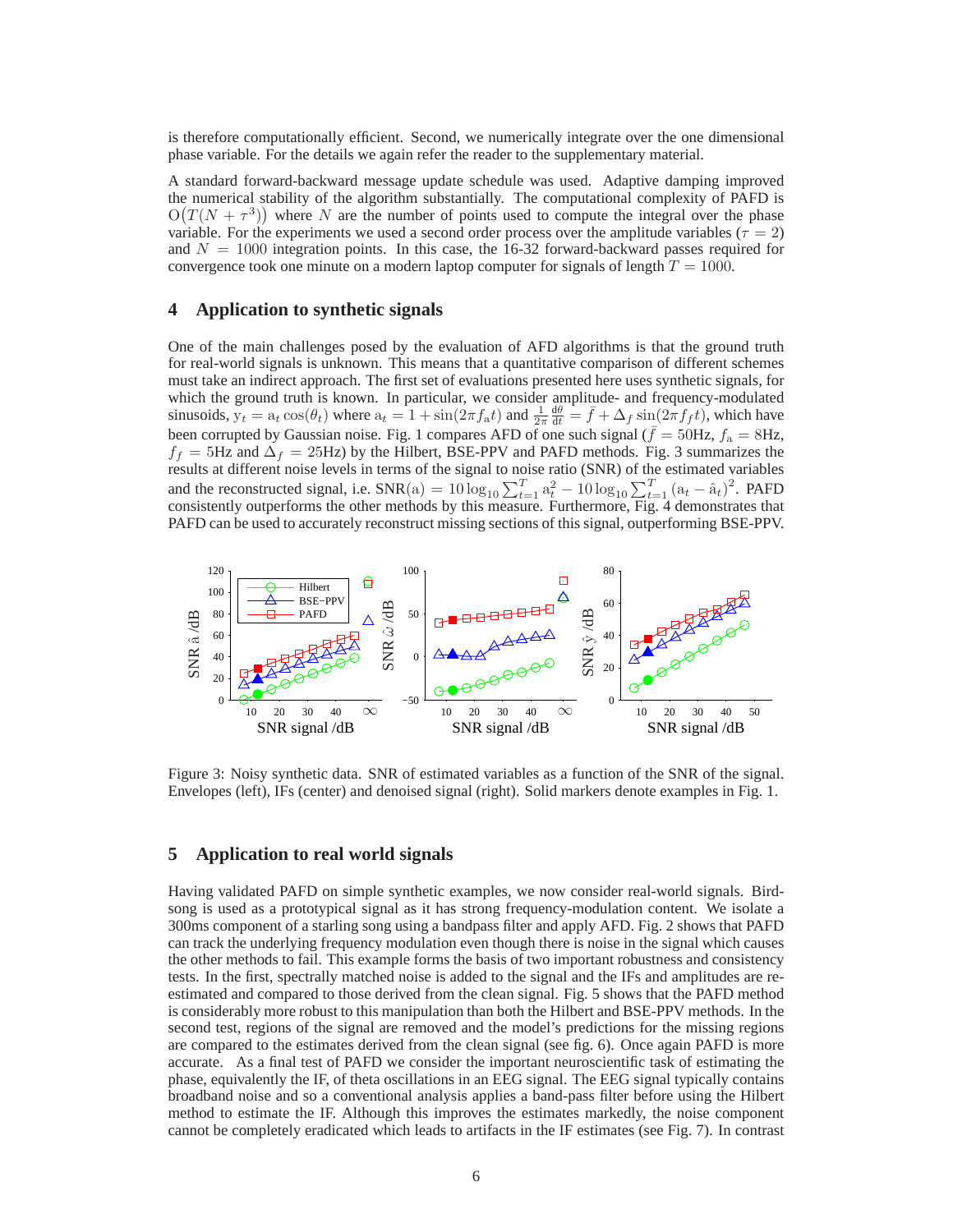

Figure 4: Missing synthetic data experiments. TOP: SNR of estimated variables as a function of gap duration in the input signal. Envelopes (left), IFs (center) and denoised signal (right). Solid markers indicate the examples shown in the bottom rows of the figure. BOTTOM: Two examples of PAFD reconstruction. Light gray regions indicate missing sections of the signal.



Figure 5: Noisy bird song experiments. SNR of estimated variables as compared to those estimated from the clean signal, as a function of the SNR of the input signal. Envelopes (left), IFs (right).

PAFD returns sensible estimates from both the filtered and original signal. Critically, both estimates are similar to one another suggesting the new estimation scheme is reliable.

# **6 Conclusion**

Amplitude and frequency demodulation is a difficult, ill-posed estimation problem. We have developed a new inferential solution called probabilistic amplitude and frequency demodulation which employs a von Mises time-series prior over phase, constructed by conditioning a bivariate Gaussian auto-regressive distribution onto the unit circle. The construction naturally leads to an expectation propagation inference scheme which approximates the hard constraints using soft local Gaussians.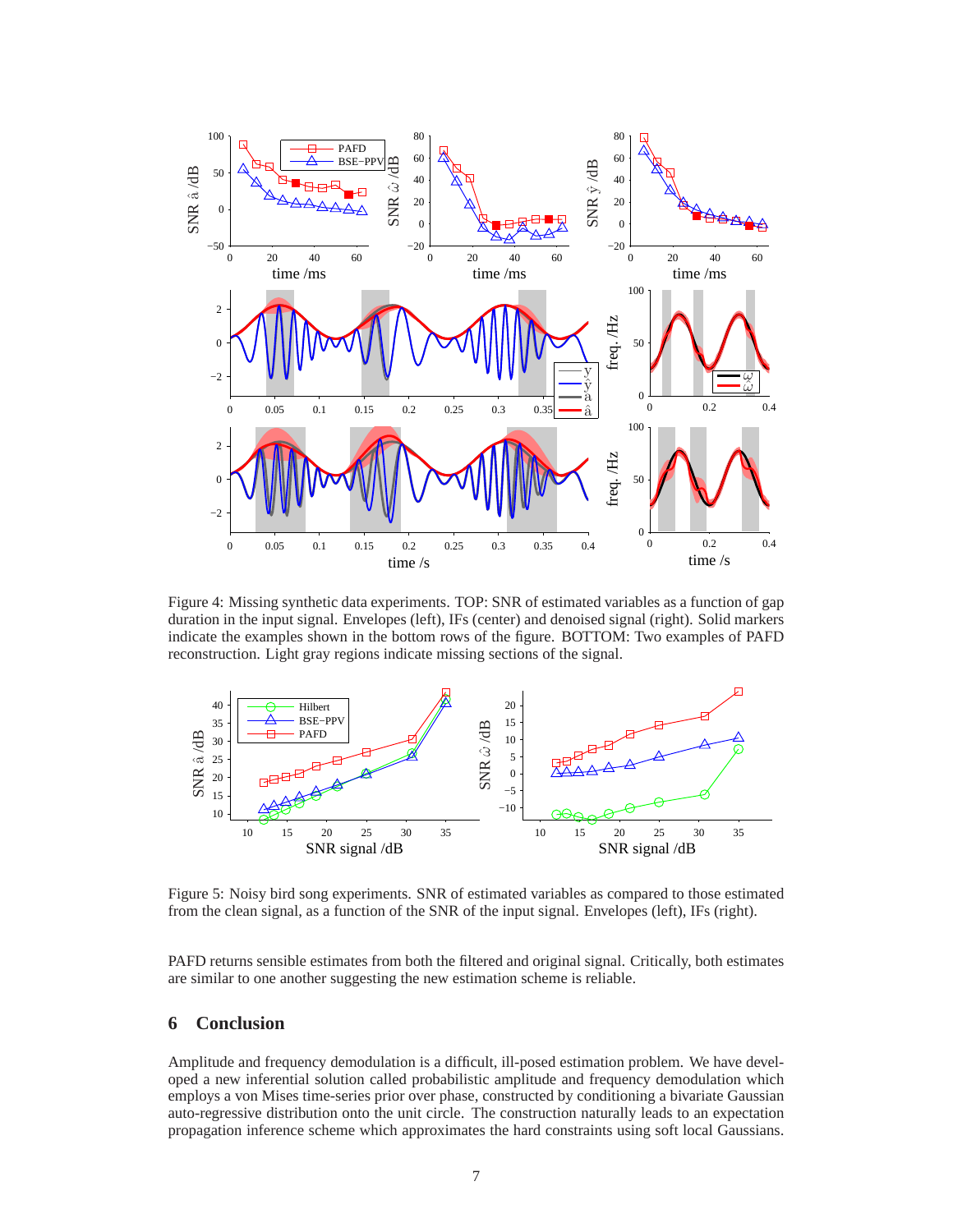

Figure 6: Missing natural data experiments. TOP: SNR of estimated variables as a function of gap duration in the input signal. Envelopes (left), IFs (center) and denoised signal (right). Solid markers indicate the examples shown in the bottom rows of the figure. BOTTOM: Two examples of PAFD reconstruction. Light gray regions indicate missing sections of the signal.



Figure 7: Comparison of AFD methods on EEG data. The left hand side shows estimates derived from the raw EEG signal, whilst the right shows estimates derived from a band-pass filtered version. The gray areas show the region where the true amplitude falls below the noise floor ( $a < \sigma_y$ ), where conventional methods fail.

We have demonstrated the utility of the new method on synthetic and natural signals, where it outperformed conventional approaches. Future research will consider extensions of the model to multiple sinusoids, and learning the model parameters so that the algorithm can adapt to novel signals.

#### **Acknowledgments**

Richard Turner was funded by the EPRC, and Maneesh Sahani by the Gatsby Charitable Foundation.